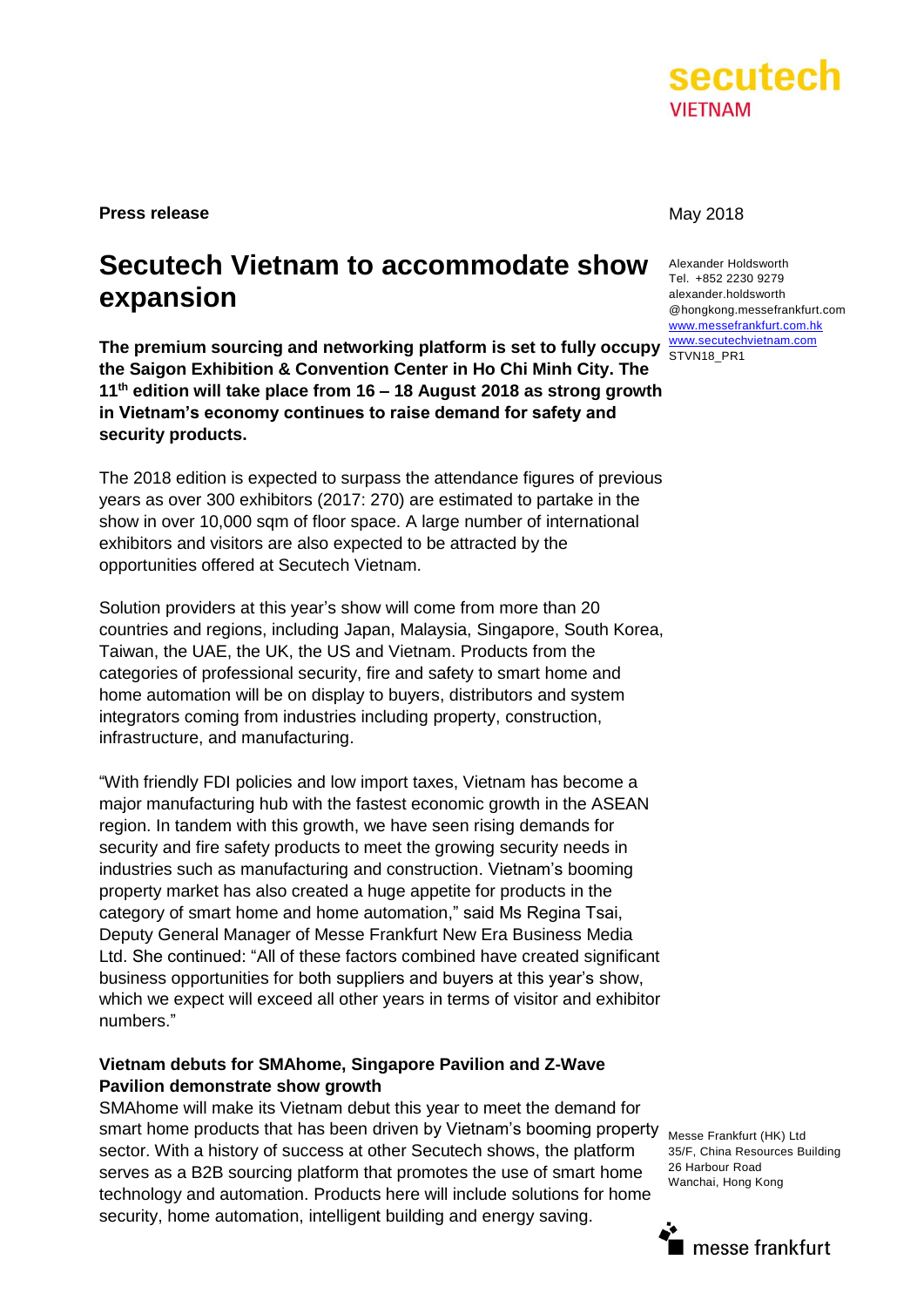As part of SMAhome, two pavilions will allow buyers and exhibitors to connect with one another in dedicated areas. The Singapore Pavilion will gather leading suppliers, including Kedacom International, Leap Network, Ubergard, Servo Dynamics and Coselec, to showcase products in areas including, surveillance solutions, key management systems, RFID solutions and network solutions. Meanwhile, the Z-Wave Pavilion will introduce suppliers with turnkey solutions and techniques in smart living, smart home, smart building and the hotel sector, among others to Vietnam.

Away from SMAhome, the concurrent Fire and Safety showcase will contain products and solutions from leading suppliers in the fields of active fire safety, passive fire safety, disaster prevention, rescue equipment and industrial safety and environmental sanitation. Buyers of the related products are expected to include system integrators, distributors, manufacturers, consultants, importers and end users.

Additional highlights at Secutech Vietnam 2018 will include a fringe programme of seminars, covering the topics of fire safety and smart home solutions. The seminars allow visitors to keep informed about latest industry trends and information. Finally, a business matching happy hour will be held to connect exhibitors with potential buyers, while premium VIP tours will give buyers the opportunity to explore the exhibition hall with a guide and gain a better understanding of the exhibitors available to them.

Secutech Vietnam is supported by the Vietnam Fire and Rescue Police Department, the Ministry of Public Security, the Ministry of Science & Technology, the Ministry of National Defence, the Vietnam Chamber of Commerce & Industry, and ASPA Vietnam among others.

For more details, please visit [www.secutechvietnam.com.](http://www.secutechvietnam.com/) Alternatively, please call Ms Michelle Chu at +886 2 8729 1068 or send an email to [michelle.chu@newera.messefrankfurt.com.](mailto:michelle.chu@newera.messefrankfurt.com)

With ten events, Messe Frankfurt is one of the world's leading organisers of fairs and congresses for the expanding international field of civil security. These platforms provide optimum opportunities for gaining a foothold in dynamic growth markets all over the world. Presently Messe Frankfurt organises events in Germany, Asia, the Middle East, South America and East Africa.

Further information at [www.safety-security.messefrankfurt.com.](http://www.safety-security.messefrankfurt.com/)

## **Background information on Messe Frankfurt**

generates annual sales of around €661\* million. Thanks to its far-reaching ties with the relevant secutech Vietnam Messe Frankfurt is the world's largest trade fair, congress and event organiser with its own exhibition grounds. With more than 2,500<sup>\*</sup> employees at some 30 locations, the company sectors and to its international sales network, the Group looks after the business interests of its customers effectively. A comprehensive range of services – both onsite and online – ensures that customers worldwide enjoy consistently high quality and flexibility when planning, organising and running their events. The wide range of services includes renting exhibition grounds, trade fair construction and marketing, personnel and food services. With its headquarters in Frankfurt

Saigon Exhibition & Convention Center, Ho Chi Minh City 16 – 18 August 2018

am Main, the company is owned by the City of Frankfurt (60 percent) and the State of Hesse (40  $\degree$  Pa $g$ e  $2$